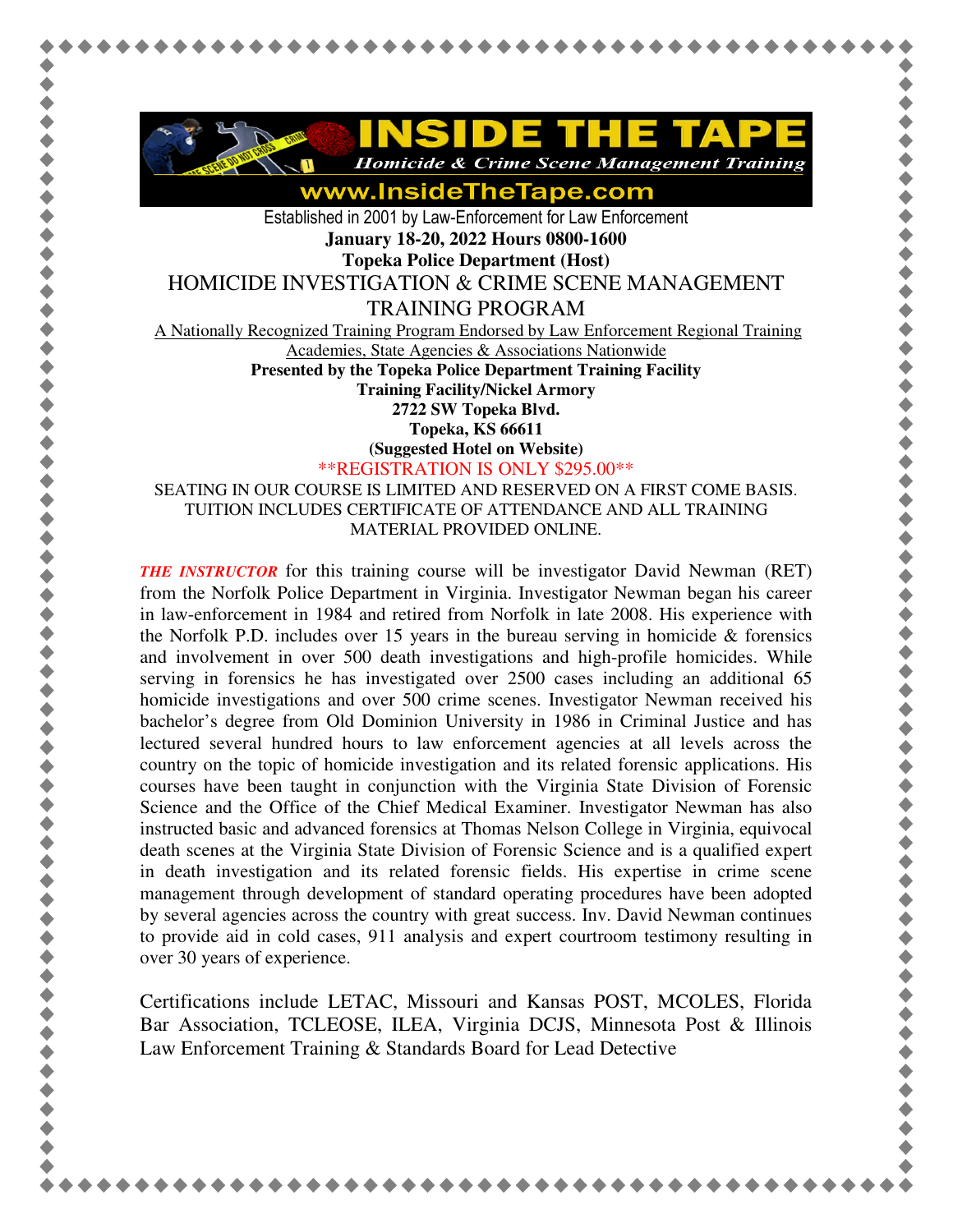## **COURSE TOPICS** ARE TO INCLUDE:

\*Development of Standard Operating Procedures Regarding the Suspicious Death Scene

\*Defining and Explaining the Various Levels of Association that Exist Between the Homicide Victim and Offender (Pyramid of Association) (Solvability Factors)

\*Initial Scene Responsibilities Covering Boundaries, Canvassing (Data Collection) & Immediate Leads (Sources)

\*Proper Crime Scene Protocol as it Relates to Death Investigation & Homicide

\*Cold Case Investigation Strategies & Review of Solvability Factors (Case Objectives) \*Cold Case Reviews

\*Evaluation of the 911 Call During the Active Phase through Case Reviews

\*Sources of Crime Scene Contamination & Prevention (Assessment Accountability)

\*Categories of Circumstantial Evidence and Recognition of Contamination

\*Victimology and Immediate Lead Indicators (High Vs. Low Risk)

\*Medical-Legal Death Investigation (Victim I.D. / Time of Death / Injury Recognition) \*Primary & Secondary Crime Scenes (Proper Definition)

\*Crime Scene Sequence Event Determination – Model Employing Scientific Method \*Crime Scene Evaluation (Execution of the Walk-thru)

\*Crime Scene Indicators Related to Motive, Manner of Death & Method of Operation

\*DNA Review and Touch Evidence (Familial DNA & Phenotyping) (Genealogy)

\*Specific Types of Crime Scenes & Related Forensic Disciplines

\*Case Review (To Change Each Course)

\*Suicide and Equivocal Death Scene Investigation – Analysis of Equivocal Death

\*SIDS Review and Infant Homicide Scene

Inside the Tape has been committed to providing quality training to law-enforcement agencies since 2001 without raising tuition rates or cancelling classes. We have added more in-depth topics and several new case reviews to our program which continues to receive high marks from law enforcement at all levels across the country and has been used as a model for homicide scene management by agencies such as the Cincinnati, Austin, Detroit, Atlanta and St Paul Police in Minnesota. Several agencies contract our program out for in-service training and have implemented our methodologies and crime scene management principles with great success resulting in higher clearance and conviction rates. Our courses have also been certified by the Illinois Law Enforcement Training and Standards Board by the Law and Justice Commission as required training to serve as a lead detective in the state.

REGISTER ONLINE AT WWW.INSIDETHETAPE.COM

Simply go to the calendar page and click the on-line registration link for the Topeka Course. Print out the registration form and complete including method of payment. Fax the registration to 1-866-529-6152. You will receive a confirmation within 24 hours and a receipt if paying by credit card. Once payment is made refunds are not issued but credits are given for any future training course offered in the U.S.

INVESTIGATOR DAVID NEWMAN (RET) NORFOLK POLICE DEPARTMENT HOMICIDE & FORENSIC SECTION

INSIDETHETAPE@COX.NET WWW.INSIDETHETAPE.COM